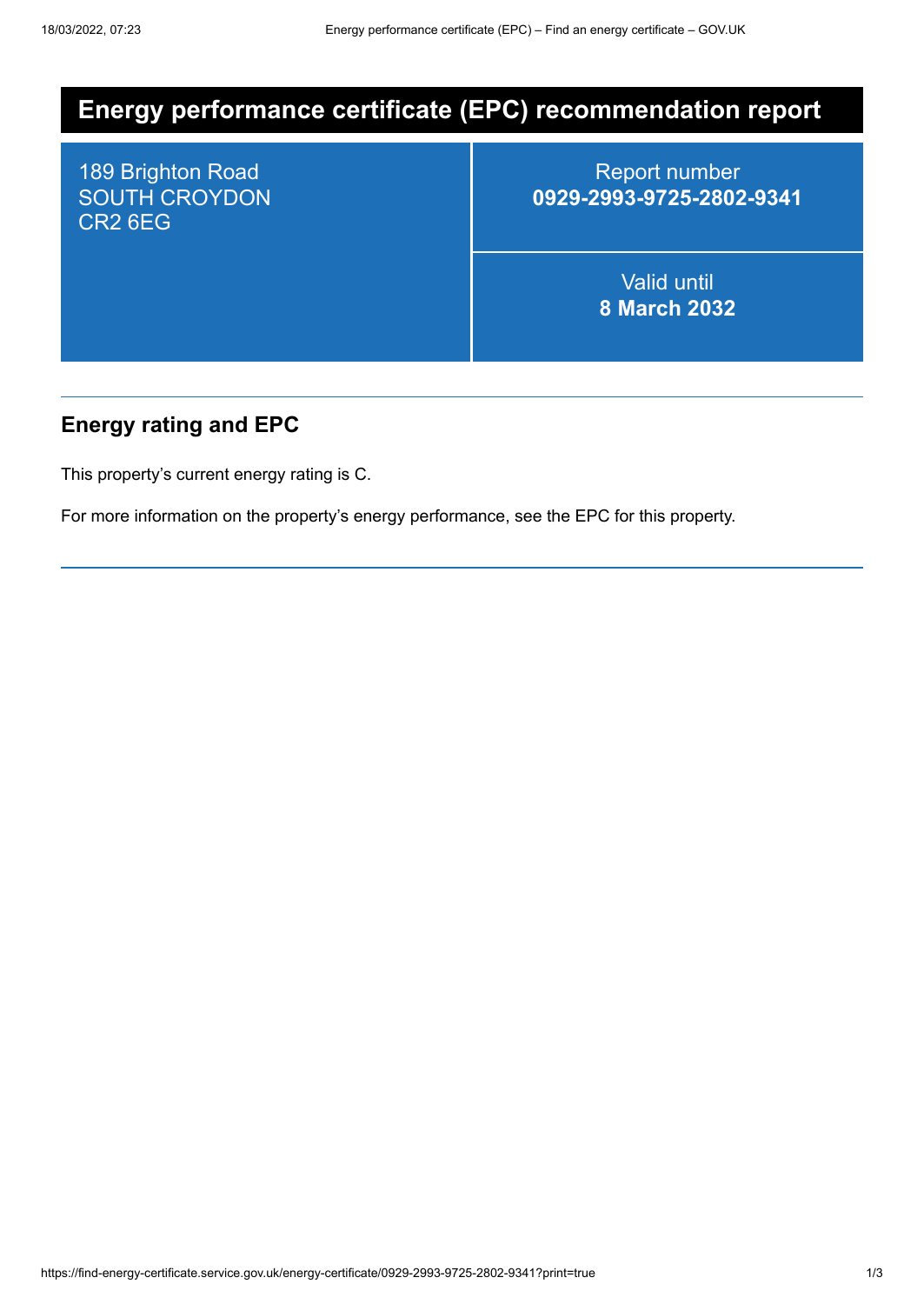## **Recommendations**

Make these changes to improve the property's energy efficiency.

Recommended improvements are grouped by the estimated time it would take for the change to pay for itself. The assessor may also make additional recommendations.

Each recommendation is marked as low, medium or high. This shows the potential impact of the change on reducing the property's carbon emissions.

#### Changes that pay for themselves within 3 years

| <b>Recommendation</b>                                                                                  | <b>Potential</b><br>impact |
|--------------------------------------------------------------------------------------------------------|----------------------------|
| Consider replacing T8 lamps with retrofit T5 conversion kit.                                           | High                       |
| Introduce HF (high frequency) ballasts for fluorescent tubes: Reduced number of fittings required.     | Low                        |
| Changes that pay for themselves in more than 7 years                                                   |                            |
| Recommendation                                                                                         | <b>Potential</b><br>impact |
| Some windows have high U-values - consider installing secondary glazing.                               | <b>Medium</b>              |
| Some solid walls are poorly insulated - introduce or improve internal wall insulation.                 | Medium                     |
| Carry out a pressure test, identify and treat identified air leakage. Enter result in EPC calculation. | Medium                     |
| Some glazing is poorly insulated. Replace/improve glazing and/or frames.                               | <b>Medium</b>              |
| Consider installing building mounted wind turbine(s).                                                  | Low                        |

# **Property and report details**

| Report issued on            | 9 March 2022                       |
|-----------------------------|------------------------------------|
| Total useful floor area     | 170 square metres                  |
| <b>Building environment</b> | Heating and Natural Ventilation    |
| Calculation tool            | CLG, ISBEM, v5.6.b, SBEM, v5.6.b.0 |